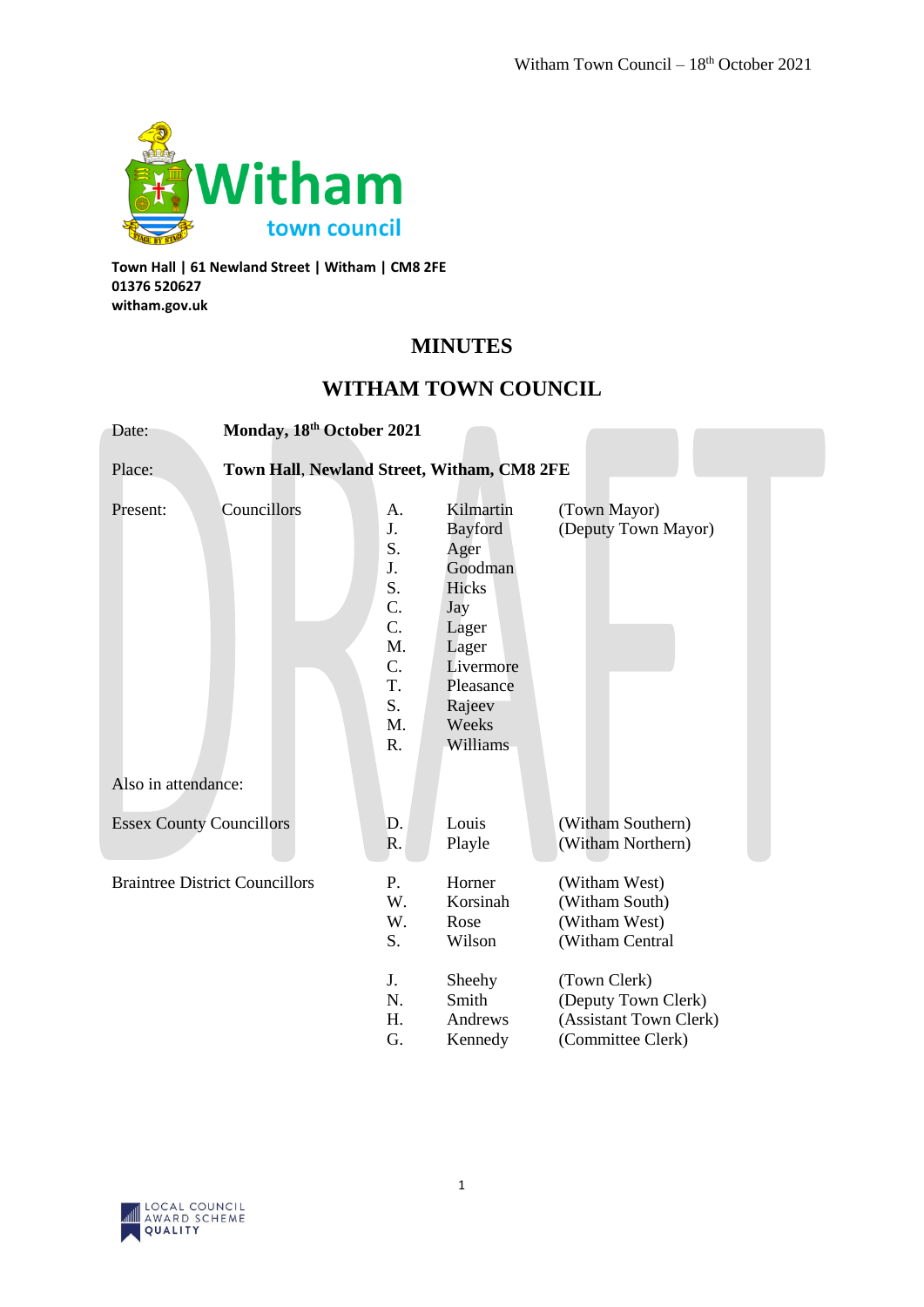The Town Mayor welcomed everyone to the Meeting and spoke with sadness on the death of Sir David Amess, MP. Members agreed to send a letter of condolence to Southend Borough Council.

# **118. APOLOGIES FOR ABSENCE**

Apologies for absence were received from Councillor K Atwill who was travelling abroad, P Barlow due to self-isolation requirements and J. Williams due to illness.

**RESOLVED** That the apologies be received and accepted.

# **119. MINUTES**

**RESOLVED** That the Minutes of the Meeting of Town Council held 20th September 2021 be confirmed as a true record and signed by the Town Mayor.

# **120. INTERESTS**

No interests were declared.

# **121. QUESTIONS AND STATEMENTS FROM THE PUBLIC**

There was no member of the press or public present.

# **122. ESSEX COUNTY AND BRAINTREE DISTRICT COUNCIL UPDATE**

District Councillor Wilson asked whether the Town Luncheon Club would be reopening. The Town Mayor explained that the Luncheon Club would be using the Royal British Legion Hall two days a week starting in January 2022.

County Councillor Louis explained that information on the Vehicle Activated Signs would be available by the end of the month. He explained that the deadline for new schemes to submit for validation by the Local Highways Panel was 5<sup>th</sup> November 2021. He said that if a trial were successful, the temporary traffic lights over the A12, south Witham would be replaced. Members were informed that £6,000 in his Locality Fund remained available and applications needed to be made by the end of the year. Following the audit of bus shelters, a new contract would be awarded and the Local Highways Panel would be able to reallocate redundant bus shelters.

Councillor Playle asked if the Town Council had been approached regarding the Essex Highways Users' Survey. He said that he had met with the Templars Residents Association regarding their concerns over speeding in Conrad Road. He explained that a HGV mitigation and routing agreement was now in place for Coleman's Quarry which he had asked to see. The Cabinet had agreed a 'Bus Back Better' which would improve connectivity and journey times. Members complained that despite trees being felled to allow access to the Gimsons site large builders' lorries were using Newland Street and Kings Chase to access the site.

District Councillor Rose said that Braintree District Council had now installed electric charging points in car parks at Newlands, Mill Lane, the Leisure Centre and Whitehall Lane. He explained that Braintree District Council had a scheme of supplying free whips and bulbs to councils and organisations. The closing date for applying was  $29<sup>th</sup>$ October 2021. He was pleased to report that the resurfacing of Powers Hall End had

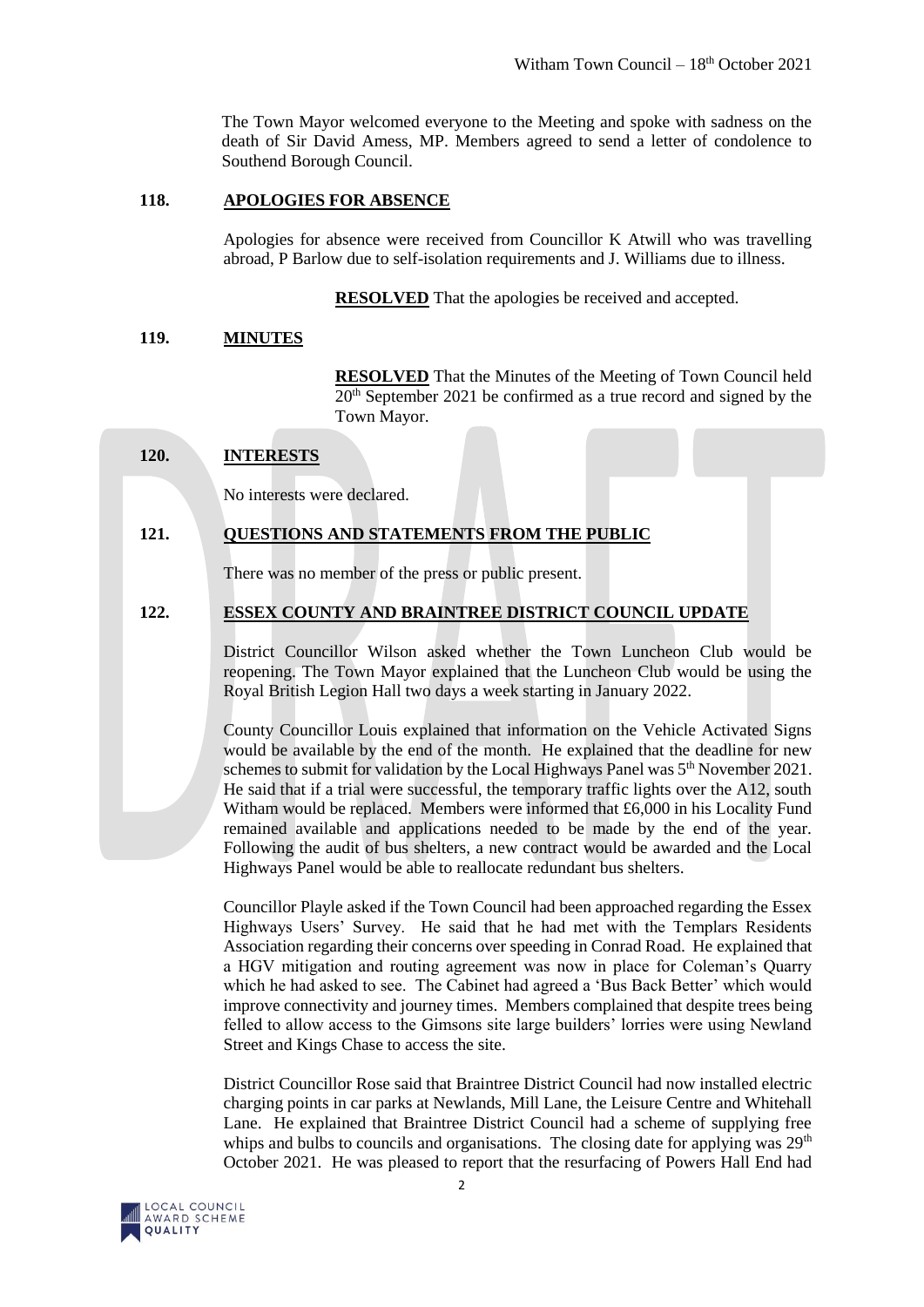now been completed. He said that Witham Town Football Club had youth and junior teams with accredited football training on Saturday and Sunday mornings and were now having non-competitive matches with other teams. Funding had been used to provide a bench and an electric football pump.

Councillor Kilmartin was concerned that the pothole near the Marsh roundabout had still not been repaired.

Councillor Korsinah said that this had been his first opportunity to come to a Town Council Meeting. He would be happy to take to the District Council Members' concerns. He added that there would be a Healing and Hope service at the Methodist Church on Sunday,  $7<sup>th</sup>$  November 2021 at 3:00 p.m. and invited everyone to attend.

The Town Mayor thanked everyone for attending the Meeting and for their reports.

# **123. TOWN MAYOR'S ENGAGEMENTS**

Details of the Town Mayor's engagements attended for period 21<sup>st</sup> September to 18<sup>th</sup> October 2021 were received.

**RESOLVED** That the details be received and noted.

# **124. CHURCH MEETING**

The Town Mayor put a motion - That the Town Mayor be enabled to hold a meeting of all church ministers in the Town Hall with the purpose to make a list of all their activities, groups, clubs etc. that benefit the public.

Members supported this motion.

**RESOLVED** That the Town Mayor be enabled to hold a meeting of all church ministers in the Town Hall with the purpose to make a list of all their activities, groups, clubs, etc. that benefit the public.

# **125. TOWN CLERK'S REPORT**

The Town Clerk's report on matters arising was received.

He explained that a response had been received from Essex County Council explaining that the arboriculture department had been contracted by the District Council to provide advice in relation to tree applications but they did not determine decisions.

He said that as no response had been received from the District Council in relation to the willows at Lidl, a press release had been drafted but Members might wish the assistance of District Members to resolve the situation before the shortcomings are made public. Councillor Wilson undertook to raise this matter with Councillor Spray.

He explained that he had received an email from the Development Officer at Braintree District Council in regard to the coronavirus 'Welcome Back Fund'. This money could be used to stage new events on the proviso that the District Council pays the supplier direct and three quotes are obtained. Members agreed the proposed system was onerous and as a competent Council with both audited accounts and public scrutiny and that the funding should be provided without these conditions.

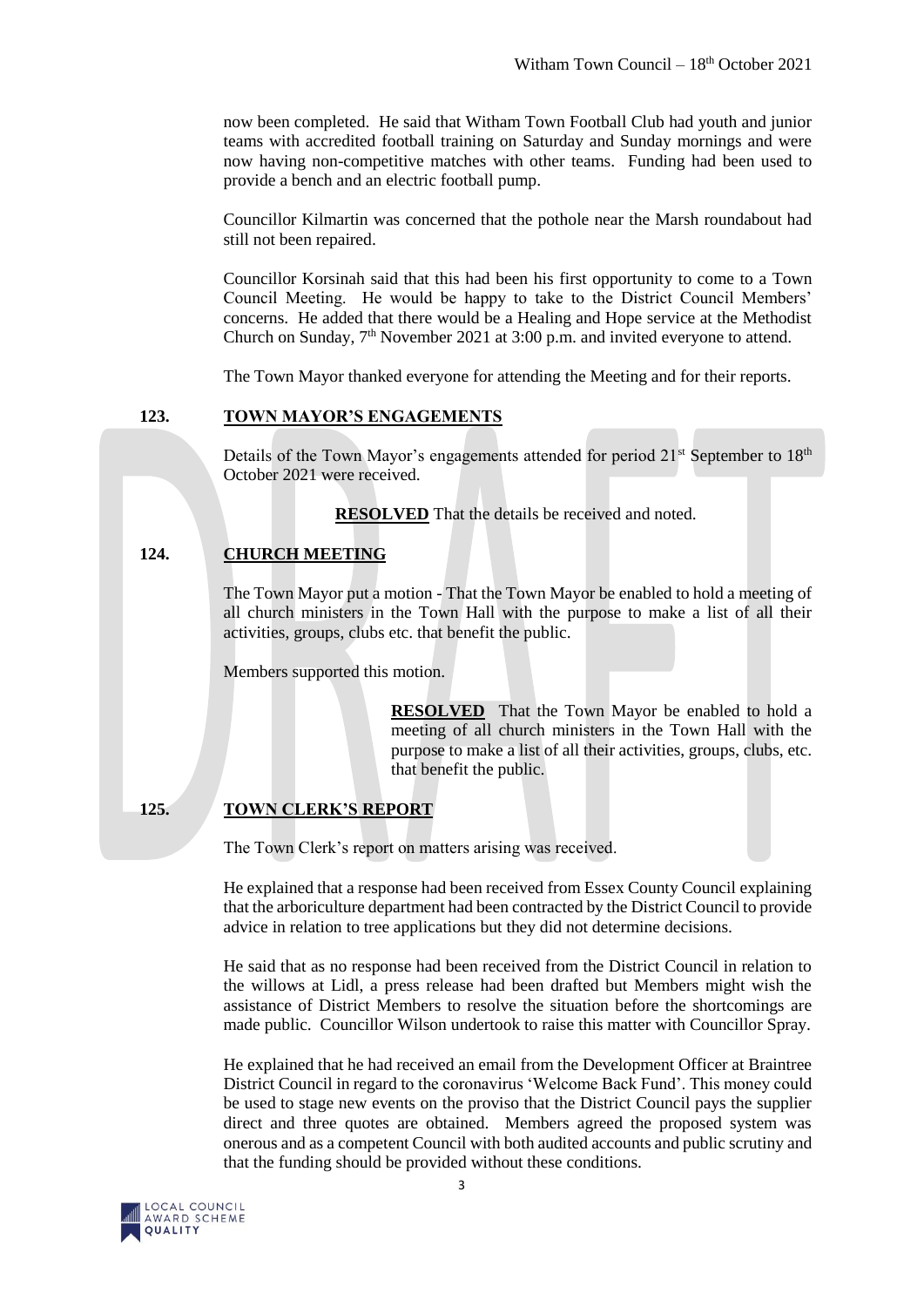**RESOLVED** That the report be received and if there was no response from Braintree District Council regarding the trees at Lidl within the next two weeks the prepared press release would be issued.

# **126. WITHAM RAILWAY STATION REDEVELOPMENT**

Correspondence was received in relation to the upgrade of passenger facilities at Witham Railway Station.

The Town Mayor said that work on the development had ceased. She read out an email from Louise Flavell, the Economic Development Officer at Braintree District Council which explained that the planning officers had sought further information from Greater Anglia regarding it application before the matter could proceed.

Members recognised that funding had been granted for the redevelopment and this was now in jeopardy. The station formed the gateway to the town and the provision of extra parking was part of the franchise agreement. It was important to support Greater Anglia so that the improvements could be made and District Council Members were asked to lobby for consent to be given and that Priti Patel, MP should become involved.

> **RESOLVED** That the correspondence be received, the Town Council supports Greater Anglia in seeking resolution to modernise the station and that a joint meeting be requested with the Local Planning Authority.

# **127. CONCLUSION OF AUDIT**

A letter was received from PKF Littlejohn LLP and Section 3 of the External Auditor Report and Certificate.

Members noted the 'Other matters not affecting our opinion' section of the audit report in respect to exercise of electors rights.

**RESOLVED** That the letter and documents be received and noted.

# **128. PLANNING APPLICATIONS AND TRANSPORT COMMITTEE**

A motion was received from Councillor Goodman to rename the above Committee Planning and Transport Committee.

> **RESOLVED** That 'Applications' be removed from the title and the above Committee become Planning and Transport Committee.

## **129. TOWN HALL SITE IMPROVEMENT**

Under Standing Order 1(c) this item was not proceeded with.

## **130. QUALITY COUNCIL JUDGEMENT**

The accreditation panel's feedback sheet following the Town Clerk's report on  $20<sup>th</sup>$ September 2021 of successful achievement of Quality Council was received.

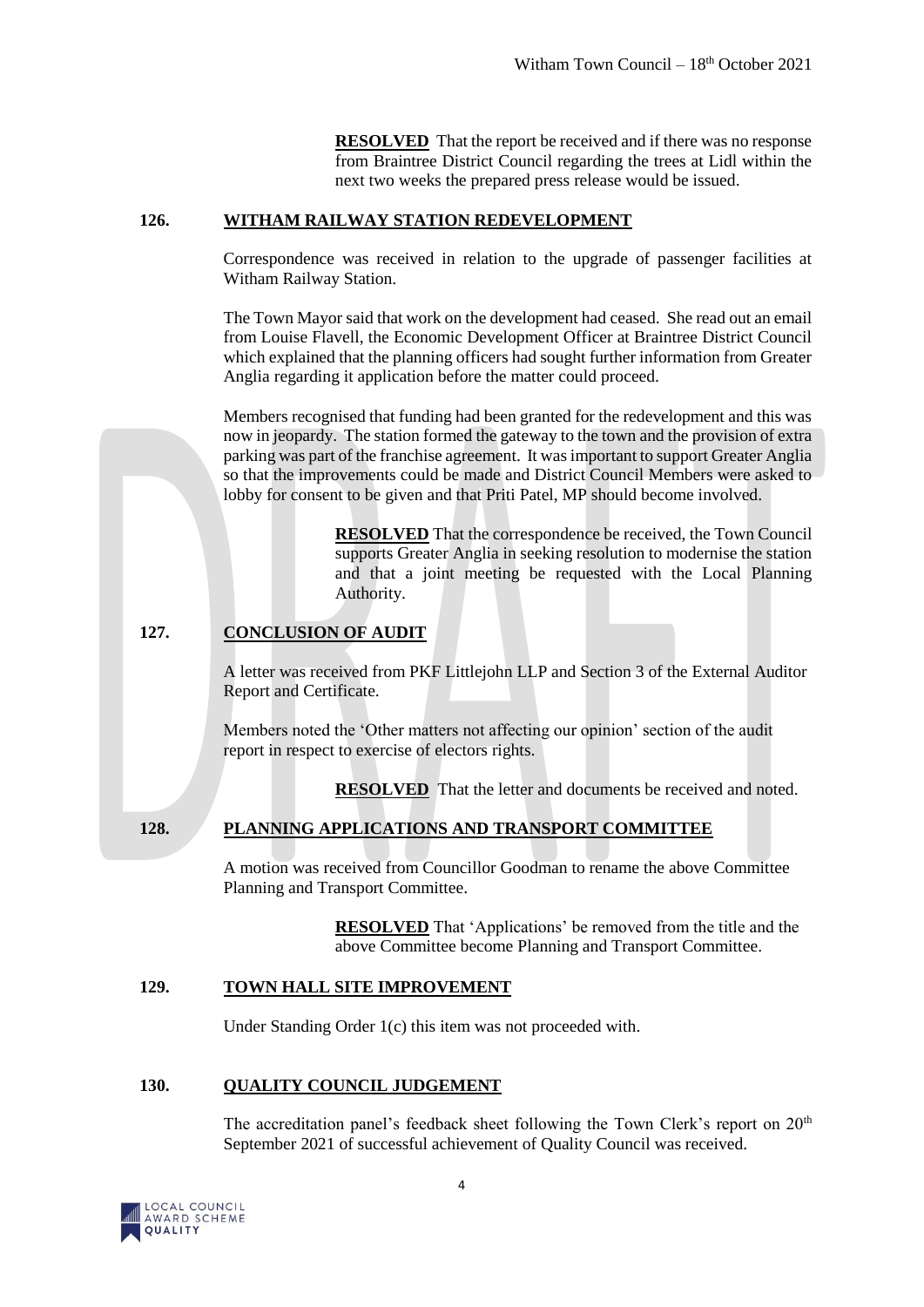Comment was made that budget, precept and business plans would need to be reformatted to include time lines and financial implications.

Members recognised the work involved by all to achieve this accreditation.

**RESOLVED** That the feedback be received and the Town Clerk and staff congratulated on achieving the Quality Council Award.

# **131. COMMITTEE REPORTS**

(a) **Planning Applications and Transport Committee held 20th September and 4th October 2021** Minutes  $107 - 127$  (inclusive)

Councillor J Goodman, Chairman of the Planning Applications and Transport Committee, gave his report en bloc.

> **RESOLVED** That the Report of the Planning Applications and Transport Committee be received.

(b) **Environment Committee held 4th October 2021** Minutes 16 - 30 (inclusive)

Councillor J. Goodman, Chairman of the Environment Committee, gave his report en bloc.

> **RESOLVED** That the Report of the Environment Committee be received.

# **132. EXCLUSION OF THE PRESS AND PUBLIC**

**RESOLVED** That under the Public Bodies (Admissions to Meetings) Act 1960, the press and public be excluded from the Meeting for the consideration of the remaining items of business on the grounds they involve the likely disclosure of exempt information falling within Schedule 12A (S5) of the Local Government Act 1972.

## **133. CCTV**

(a) Correspondence

Correspondence between the Town Council and Chelmsford City Council's Monitoring Office was received.

Members considered the Town Clerk's letter to be extremely detailed and showed that the data breach laid with the Monitoring Office instructing the engineer to wipe the disk and reformat it once the licence ran out. A number of serious shortcomings had also been identified in policies and risk assessments and it was considered that the City Council fell short of its contractual obligations.

**RESOLVED** That the correspondence be received and noted.

For part of the above item, Councillor Livermore was absent from the Council *Chamber.*

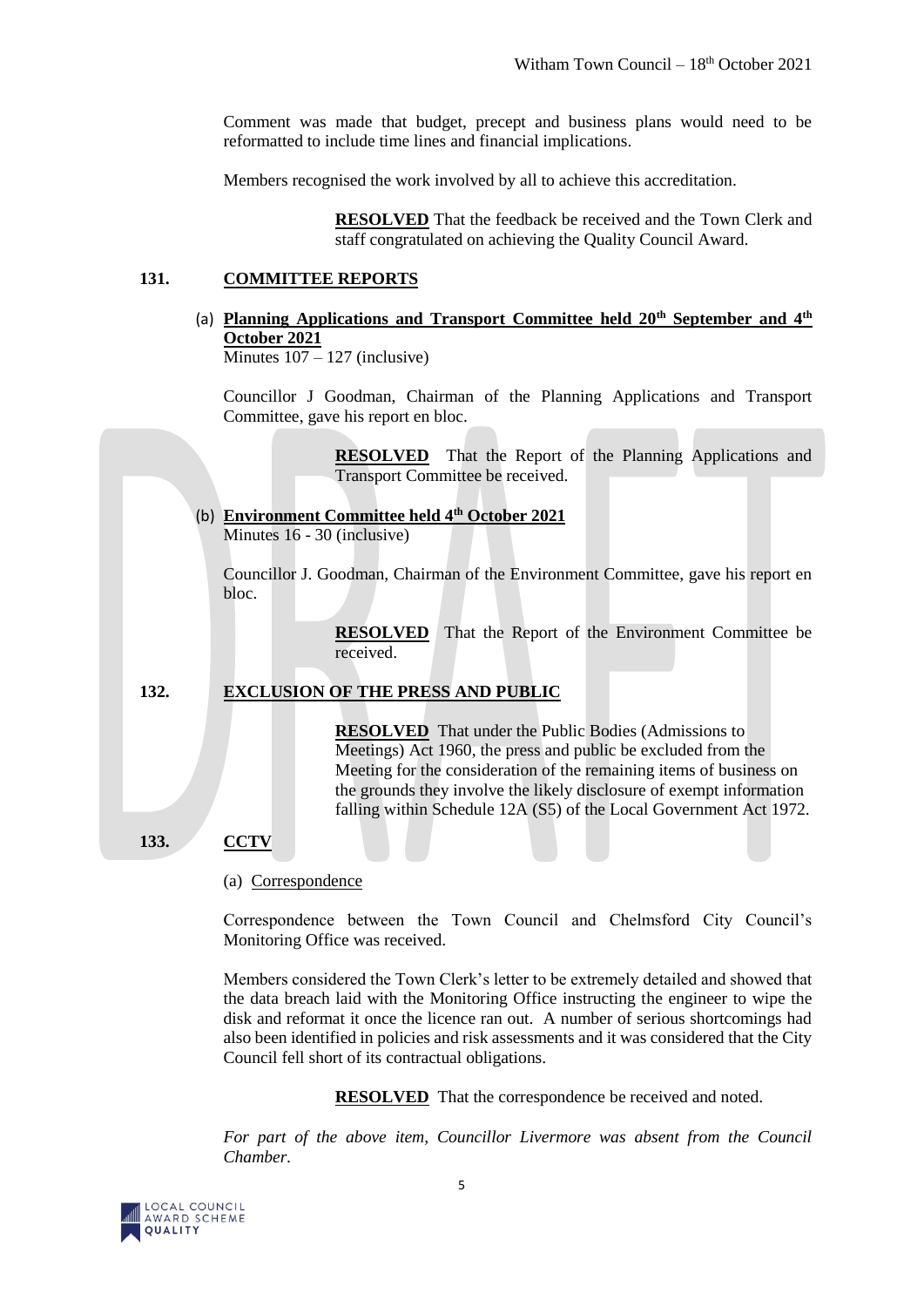# (b) Report

A report was received from the Feasibility Study of CCTV Expansion and Monitoring Arrangements in Witham.

A view was put that as Braintree District Council monitors both Braintree's and Halstead's CCTV a solution to the problem would be to have discussions with the District Council to take over. Members recognised the importance of CCTV in conjunction with Special Constables and the perception of feeling safe but considered that a better solution would be to monitor in-house.

It was agreed to approve the six recommendations in the report.



**RESOLVED** That the Council cease the monitoring Service Level Agreement with Chelmsford City Council (CCC) with immediate effect on the basis set out within the Town Clerk's correspondence as a fundamental breach of contract by CCC.

**RESOLVED** The Council shall not pay the outstanding £12,500 monitoring bill or any other potential arisings from CCC.

**RESOLVED** On the balance of cost and risk of protracted legal dispute, the Council should not seek compensation from CCC, but should unequivocally sever the working relationship.

**RESOLVED** The Council is advised to commence data processing services 'in-house', with enquiries for footage raised via a new email address.

**RESOLVED** Monitoring and data processing to be performed by a member of staff, with a proposal for appropriate restructuring of staff to be placed before the Staffing and Accommodation Sub-Committee as urgent business, scheduled for Tuesday, 19<sup>th</sup> October 2021.

**RESOLVED** Link CCTV should be retained as the principal contractor (who are subject to separate billing and working arrangements from CCC). The Council may wish to consider a competitive value-for-money exercise in the future, but continuity of service should remain the current priority whilst changes in monitoring arrangements are carried out.

# **134. LAND AT HIGHFIELD ROAD**

Correspondence from Braintree District Council was received.

The Town Clerk explained that this parcel of land had been excluded from the transfer of freehold of the River Walk so as not to further complicate or delay the transfer. The land was designated in the Local Plan for informal recreation not to be built on.

Members agreed the importance of obtaining the freehold of this land to protect its future as a green space.